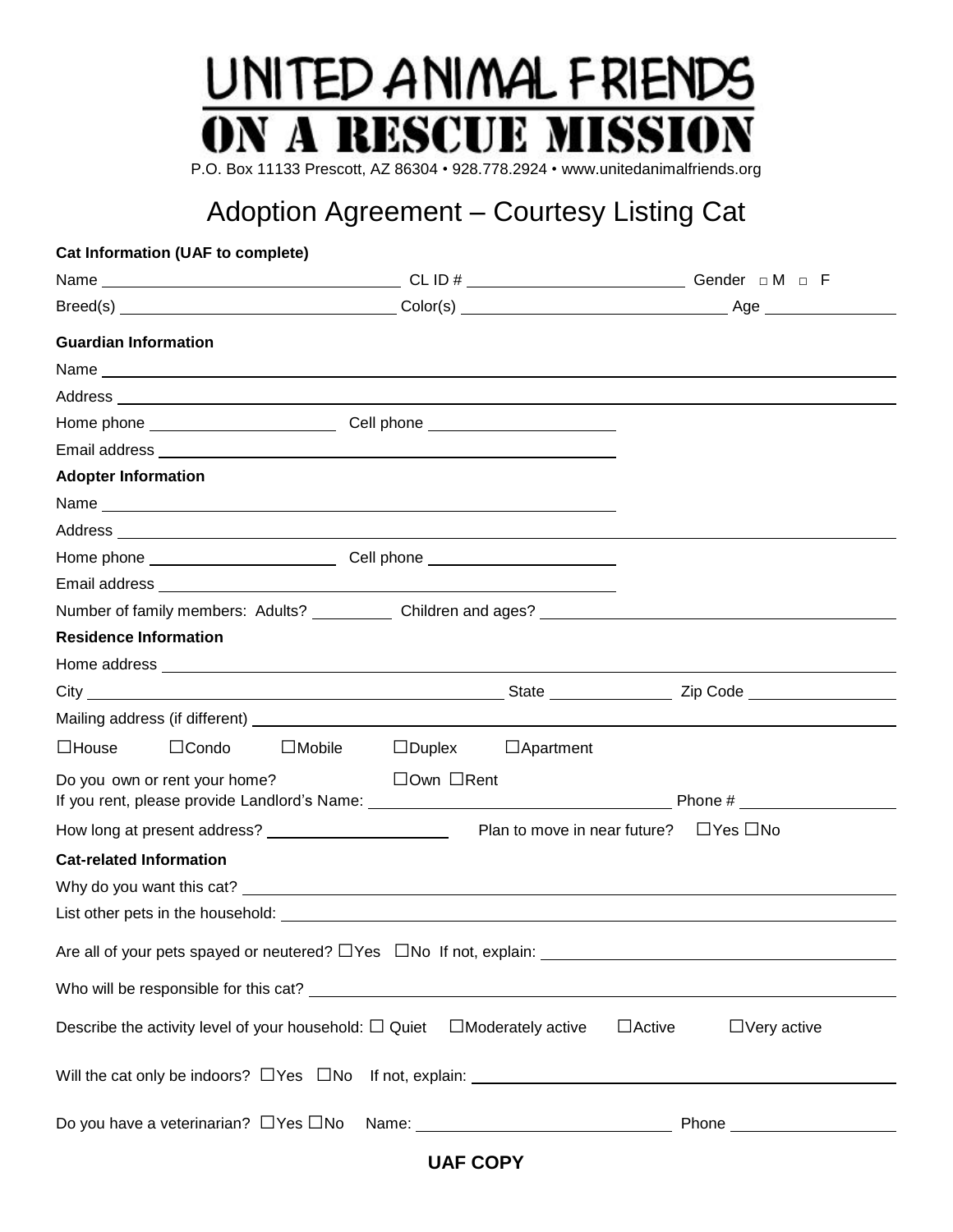### **Adopter Agreement**

United Animal Friends (UAF) may not know the cat's background. UAF recommends a two-week quarantine period whenever a new pet is adopted into a home and that all current pets in the adopter's home are up to date on their vaccines.

### **AS THE ADOPTING PARTY, I AGREE WITH THE FOLLOWING:**

- 1. I acknowledge that United Animal Friends (UAF) cannot guarantee the health or temperament of the cat described above. I hereby release UAF from any claim, cause of action, or liability for any injury or damage to persons or property.
- 2. Although UAF has allowed the current Guardian of this cat to use its website and expertise through its Courtesy Listing Program, I understand that this is a private party adoption between me and the listed Guardian.
- 3. It is my commitment to provide a safe and caring environment. I agree not to have my cat living outside.
- 4. I agree to keep my cat up to date with his/her vaccinations and provide adequate veterinary care.

### **Return Policy**

I understand that if I cannot keep this cat for its lifetime, I agree to return the cat to the Guardian listed above. In the event the Guardian cannot be located, I will contact UAF at 928-778-2924 to request re-homing through its Courtesy Listing Program. I understand that if I return this cat, my adoption fee will not be refunded. (Please initial) \_\_\_\_\_\_

### **No-Declaw Agreement**

I understand that declawing is an unnecessary and inhumane procedure. I agree not to declaw any cat or kitten adopted from United Animal Friends. (Please initial) \_\_\_\_\_\_\_\_\_\_\_\_\_\_\_\_\_\_\_\_\_\_\_\_\_\_\_\_\_\_\_\_\_\_\_

### **Acknowledgement and Agreement**

| I understand and agree to the above terms                                  |                                                                                                                     |  |  |  |  |  |
|----------------------------------------------------------------------------|---------------------------------------------------------------------------------------------------------------------|--|--|--|--|--|
|                                                                            |                                                                                                                     |  |  |  |  |  |
|                                                                            |                                                                                                                     |  |  |  |  |  |
|                                                                            |                                                                                                                     |  |  |  |  |  |
| <b>Adoption Payment</b>                                                    |                                                                                                                     |  |  |  |  |  |
| Checks are made payable to United Animal Friends                           |                                                                                                                     |  |  |  |  |  |
|                                                                            |                                                                                                                     |  |  |  |  |  |
|                                                                            | Total: _____________________Spay/Neuter Deposit: ______________________________Additional Donation: _______________ |  |  |  |  |  |
| Vaccination and Medical Information (For UAF use only)                     | $CLID # \_$                                                                                                         |  |  |  |  |  |
| Spay/Neuter                                                                |                                                                                                                     |  |  |  |  |  |
| FVRCP (Feline vaccination for Rhinotracheitis, Calicivirus, Panleukopenia) |                                                                                                                     |  |  |  |  |  |
|                                                                            |                                                                                                                     |  |  |  |  |  |
| FeLV (feline leukemia virus) and FIV (feline immunodeficiency virus) test  |                                                                                                                     |  |  |  |  |  |
|                                                                            |                                                                                                                     |  |  |  |  |  |
|                                                                            |                                                                                                                     |  |  |  |  |  |